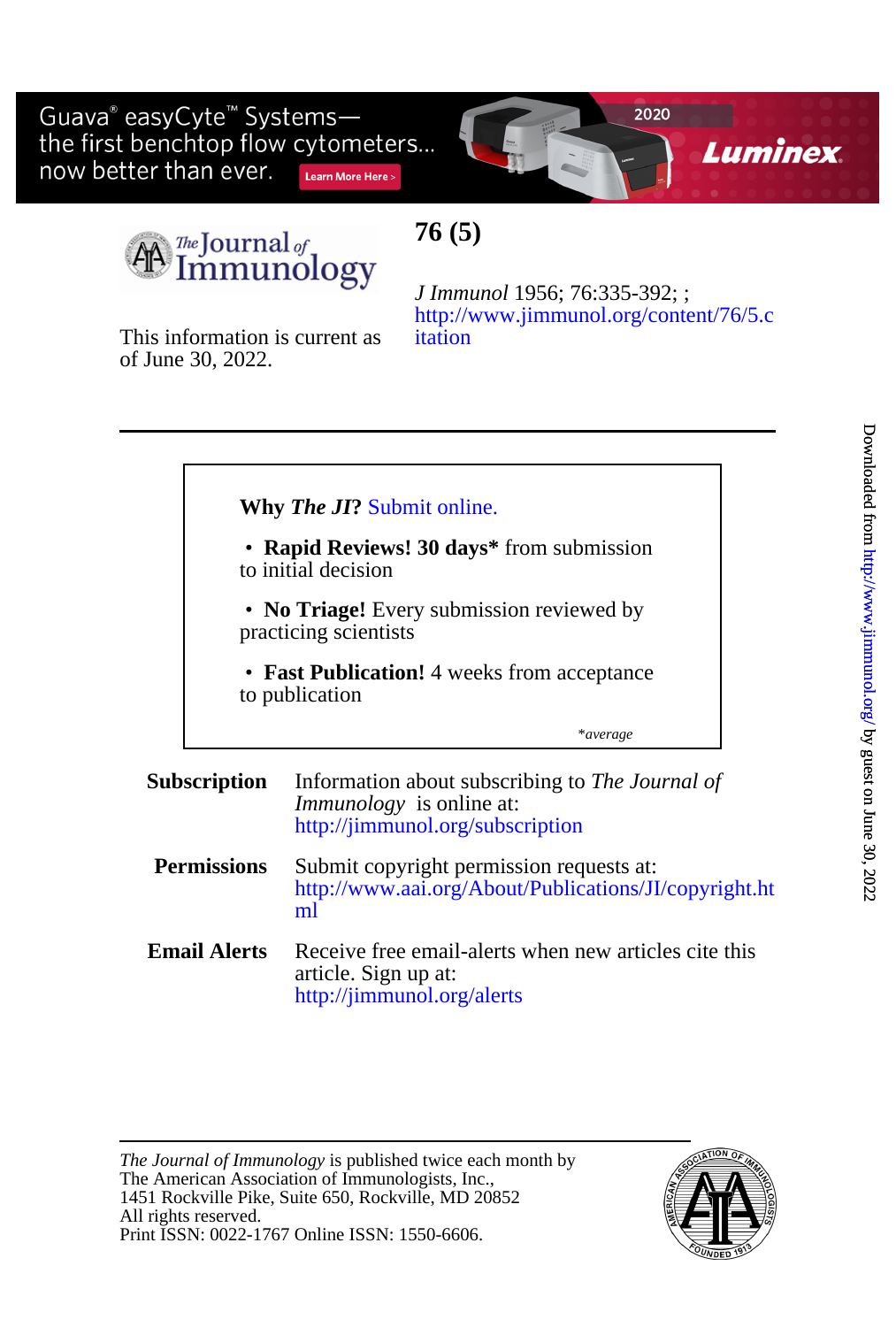## CONTENTS

## **NUMBER 1, JANUARY** 1956

| Quantitative Studies on the Bactericidal Actions of Serum and Complement. I. A Rapid Photo-                |    |
|------------------------------------------------------------------------------------------------------------|----|
| metric Growth Assay for Bactericidal Activity. Louis H. Muschel and Henry P. Treffers                      | 1  |
| Quantitative Studies on the Bactericidal Actions of Serum and Complement. II. Some Implications            |    |
| for the Mechanism of the Bactericidal Reaction. Louis H. Muschel and Henry P. Treffers                     | 11 |
| Quantitative Studies on the Bactericidal Actions of Serum and Complement. III. Observations on             |    |
| Sera Obtained after T. A. B. Vaccination or during Typhoid Fever. Louis H. Muschel and                     |    |
|                                                                                                            | 20 |
| Fractions of Pig Complement. III. An Inhibitor of Active Complement. Myron A. Leon, Otto J.                |    |
|                                                                                                            | 28 |
| Studies on Antigenicity of Inactivated Influenza Virus. Jacob Fong                                         | 33 |
| Studies of the Retention and Properties of S <sup>55</sup> Labeled Antigen in Livers of Immunized Rabbits. |    |
|                                                                                                            | 36 |
| The Production of Antibody by Partially Hepatectomized Rats. W. Paul Havens, Jr., Mary Ellen               |    |
|                                                                                                            | 46 |
| Virus Yield per Cell in Monkey Kidney Cultures Inoculated with Different Strains of Poliomyelitis          |    |
|                                                                                                            | 50 |
| Differential Phagocytosis of Normal Trypsinized and Virus-Treated Human and Rabbit Erythro-                |    |
| cytes by Macrophages in Tissue Culture. D. Shelton Mabry, Joe A. Bass, Matt C. Dodd,                       |    |
|                                                                                                            | 54 |
| Opsonic Factors in Normal and Immune Sera in the Differential Phagocytosis of Normal, Tryp-                |    |
| sinized and Virus-Treated Human and Rabbit Erythrocytes by Macrophages in Tissue Culture.                  |    |
| D. Shelton Mabry, John H. Wallace, Matt C. Dodd and Claude-Starr Wright                                    | 62 |
| Pneumococcal Antigenic Polysaccharide Substances from Human Tissues. Lloyd D. Felton, Ben-                 |    |
|                                                                                                            | 69 |
| The Incidence of Antigen J in Cattle and the Production of Anti-J by Isoimmunization. Robert A.            |    |
|                                                                                                            | 78 |
| The Effect of Cortisone on Isohemagglutinin Production in Mice. Nathan Kaliss, Gustavo Hoecker             |    |
|                                                                                                            | 83 |
|                                                                                                            |    |

#### **NUMBER 2, FEBRUARY,** 1956

| Antistaphylocoagulase in Experimental Staphylococcal Infections. W. C. Boake                                  | 89  |
|---------------------------------------------------------------------------------------------------------------|-----|
| The Antigenicity of Heterophile Tissues, Studies in Rabbits and Chickens. Murray Friedman and                 |     |
|                                                                                                               | 97  |
| Enhanced Production of Antibodies by Local Irradiation. I. Measurement of Circulating Anti-                   |     |
| bodies. John B. Graham, Ruth M. Graham, Lena Neri and Kenneth A. Wright 103                                   |     |
| Enhanced Production of Antibodies by Local Irradiation. II. Measurement of Local Antibodies.                  |     |
|                                                                                                               |     |
| The Demonstration of an Antibody against Complement. Albert P. McKee and W.S. Jeter 112                       |     |
| Organ Specificity of I <sup>131</sup> Labeled Rabbit Kidney Eluates in Rats and Rabbits. Irving L. Spar, Wil- |     |
|                                                                                                               |     |
| Neuropathic Effect of Newcastle Disease Virus in Mice and Modification of Host Response by                    |     |
| Receptor Destroying Enzyme, Viral Interference, and Xerosin. Vincent Groupé and Robert                        |     |
| . 130                                                                                                         |     |
| Arthus Reaction in the Mouse and the Rat after Intralabial Injection of Antigens. Jules Freund                |     |
| Studies of Anti-Horse Crystalbumin Sera. I. The Relationship between Optimal Ratio and Floccula-              |     |
| tion Time of the Homologous Reaction. G.R.E. Naylor and M.E. Adair 146                                        |     |
| The Timing of Antigen Injection Relative to Whole Body X-Irradiation and the Development of                   |     |
| Circulating Antibody and the Splenic Histologic Reaction in the Rat. Frank W. Fitch, Robert                   |     |
|                                                                                                               |     |
| Quantitative Determination of Residual Virus on Red Cells by Direct Infectivity Titrations. Alfred            |     |
|                                                                                                               | 161 |
| Susceptibility to Infection as a Function of Postirradiation Time Following Oral Challenge. Eugene            |     |
|                                                                                                               |     |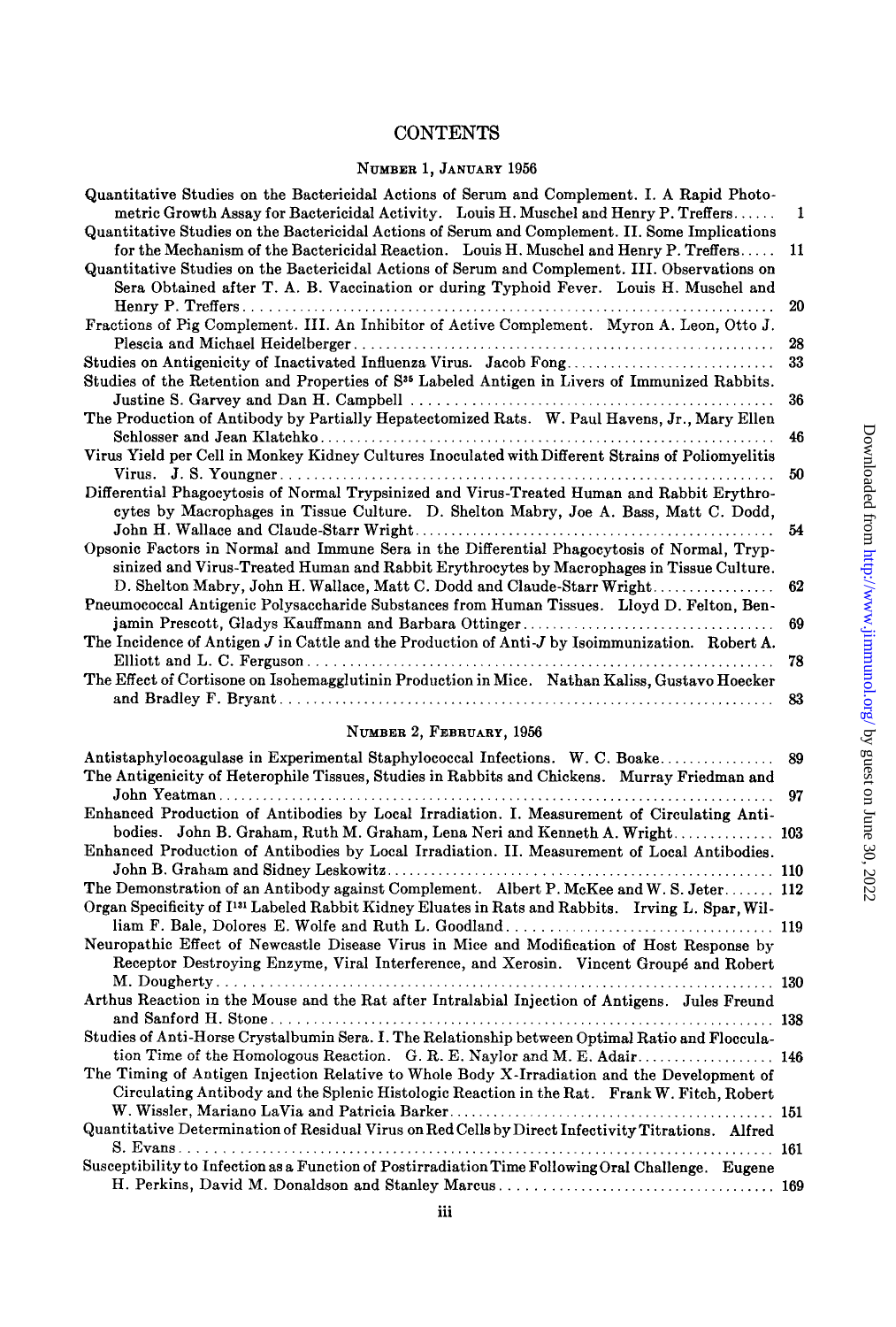### NUMBER 3, MARCH, 1956

| A Soluble Antigen of Phase I Hemophilus Pertussis. I. Mouse Protection Test of Filtrate or Super-<br>natant of Cultures in a Medium Without Soluble Starch or Carbon Particles. Yoshio Ku- |     |
|--------------------------------------------------------------------------------------------------------------------------------------------------------------------------------------------|-----|
|                                                                                                                                                                                            |     |
| In Vivo Studies on Precipitin Production by the Rabbit Spleen. Kingsley M. Stevens and Philip                                                                                              |     |
|                                                                                                                                                                                            | 181 |
| Some Considerations of the Antigen Dose-Antibody Response Relationship. Kingsley M. Stevens. 187                                                                                           |     |
| The Influence of Immunization and Total Body X-Irradiation on Intracellular Digestion by Peri-                                                                                             |     |
| toneal Phagocytes. David M. Donaldson, Stanley Marcus, Ko Ko Gyi and Eugene H. Perkins. 192                                                                                                |     |
| The Development of the Phage-Inactivating Properties of Serum During the Course of Specific Im-                                                                                            |     |
| munization of an Animal: Reversible and Irreversible Inactivation. Niels K. Jerne and Perla                                                                                                |     |
|                                                                                                                                                                                            | 200 |
| The Presence in Normal Serum of Specific Antibody Against Bacteriophage T4 and Its Increase Dur-                                                                                           |     |
|                                                                                                                                                                                            |     |
| Antibody Formation after Injection of Heterologous Immune Globulin. Frank L. Adler 217                                                                                                     |     |
| Quantitative Titration of Vaccinia Virus on the Chorioallantoic Membrane. John R. Overman                                                                                                  |     |
|                                                                                                                                                                                            | 228 |
|                                                                                                                                                                                            |     |
| Quantitative Estimation of Antigens by Complement Fixation. Studies on the Heat-Labile Alpha-2                                                                                             |     |
| Glycoprotein. Alan Peterkofsky, Lawrence Levine and Ray K. Brown                                                                                                                           | 237 |
| Transmission of West Nile (B956 Strain) and Semliki Forest Virus (MBB26146-M-404744-958 Strain)                                                                                            |     |
| to Suckling Hamsters During Lactation. Reginald L. Reagan, Frances S. Yancey, Sing Chen                                                                                                    |     |
|                                                                                                                                                                                            | 243 |
| The Antitoxin Response of Schick-Negative Rheumatic and Non-Rheumatic Subjects to Diphtheria                                                                                               |     |
|                                                                                                                                                                                            |     |

### NUMBER 4, APRIL, 1956

| Incorporation of Glycine-2-C <sup>14</sup> into Homologous Antibody by Rabbit Tissue Slices. Albert S. |  |
|--------------------------------------------------------------------------------------------------------|--|
|                                                                                                        |  |
| Isofixation Curves as a Method of Standardizing Quantitative Complement-Fixation Tests. José           |  |
|                                                                                                        |  |
| Temperature and Host Cell Factors in the Growth of Influenza Virus (PR8 Strain) in Avian Tissues       |  |
|                                                                                                        |  |
| The Preparation of a Soluble Immunizing Antigen from Q-Fever Rickettsiae. John S. Colter, Ray-         |  |
|                                                                                                        |  |
| Mechanism of the Teratogenic Action of Newcastle Disease Virus in the Chick Embryo. Alice              |  |
|                                                                                                        |  |
| Escherichia coli, 0127:B8, a Serotype Causing Infantile Diarrhea. III. The Antibody Response of        |  |
|                                                                                                        |  |
| Virus Adsorption and Plaque Formation in Monolayer Cultures of Trypsin-Dispersed Monkey Kid-           |  |
|                                                                                                        |  |
| Antigenic Studies on the Psittacosis-Lymphogranuloma Venereum Group of Viruses. II. Characteri-        |  |
| zation of Complement-Fixing Antigens Extracted with Sodium Lauryl Sulfate. Albert A. Bene-             |  |
|                                                                                                        |  |
| Infection of One-Day-Old Fertile Hen's Egg with Herpes Simplex Virus. Kamesaburo Yoshino301            |  |
| The Effects of Aging, and the Modifications of These Effects, on the Immunity of Mosquitoes to         |  |
|                                                                                                        |  |
| Growth Characteristics and Cytopathogenic Effects of Influenza A and B in Cultures of Human            |  |
| Embryo Tissues. William J. Mogabgab, Georgie I. Simpson and Irving J. Green 314                        |  |
| Response of Ferrets to Mumps Virus. Irving Gordon, Khorshed Pavri and Sophia M. Cohen 328              |  |

### NUMBER 5, MAY, 1956

| Studies on the Antigenicity of Modified Fluid Gelatin. Paul H. Maurer and H. Lebovitz 335      |  |
|------------------------------------------------------------------------------------------------|--|
| The Serology of Newcastle Virus Infection. I. The Reaction Between Various Sera and the Virus. |  |
|                                                                                                |  |
| The Serology of Newcastle Virus Infection. II. The Antigenic Relationships of Newcastle Virus. |  |
|                                                                                                |  |